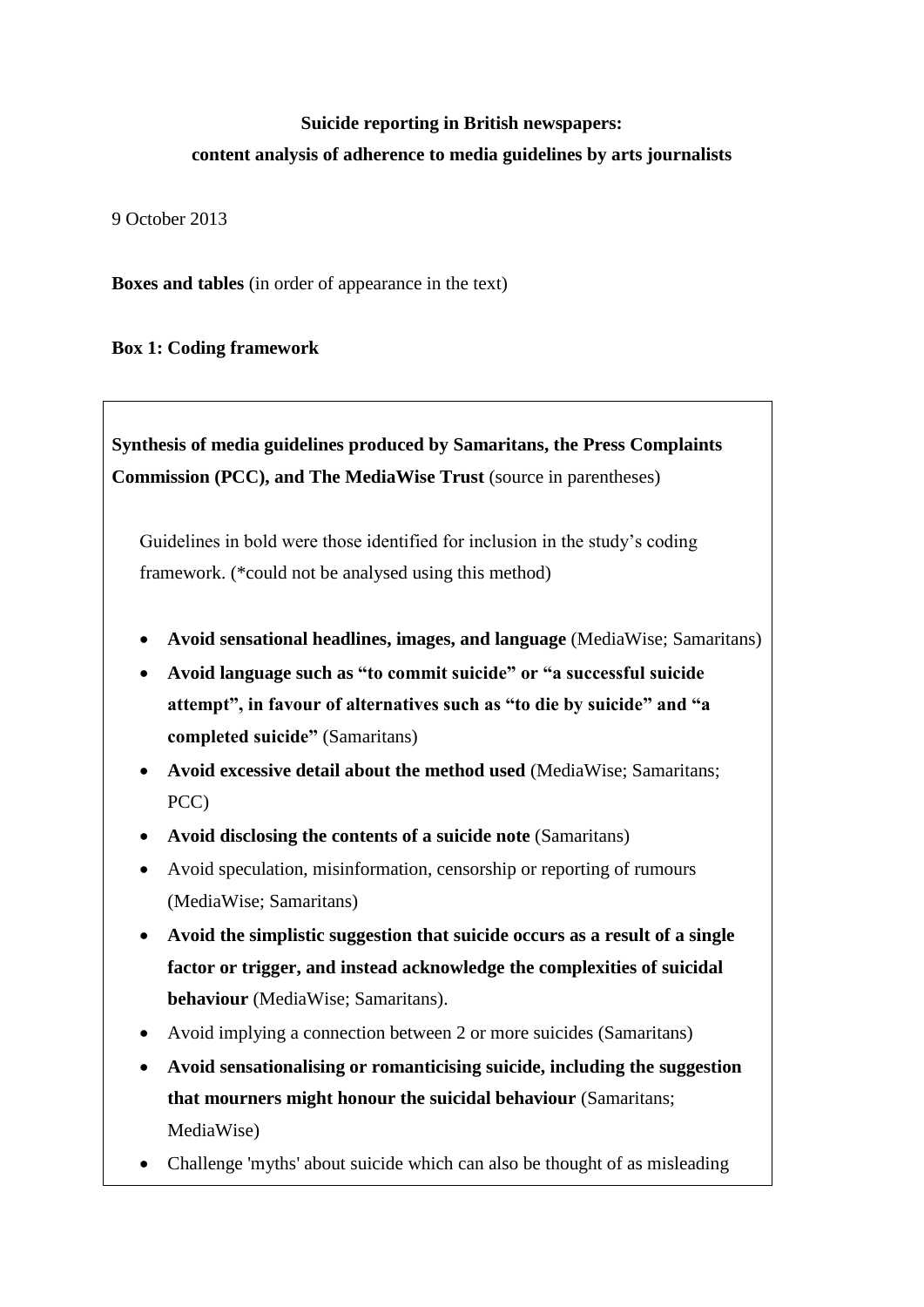implications (MediaWise; Samaritans). For example:

- o 'those who threaten suicide are unlikely to do it'
- o 'if someone wants to kill themselves, nothing will stop them'
- o 'people who threaten suicide are just seeking attention and shouldn't be taken seriously'
- o 'people who are suicidal want to die'
- o 'you have to be mentally ill to think about suicide'
- o suggesting that the suicide resolved a particular problem
- Discourage the use of permanent memorials or identifying suicide hotspots (Samaritans)
- **Provide information about where people can access help and advice if the issues affect them** (MediaWise; Samaritans)
- Consider the feelings of interviewees who have been bereaved (PCC; Samaritans)\*
- Provide support for journalistic colleagues involved in reporting suicide (MediaWise; Samaritans)\*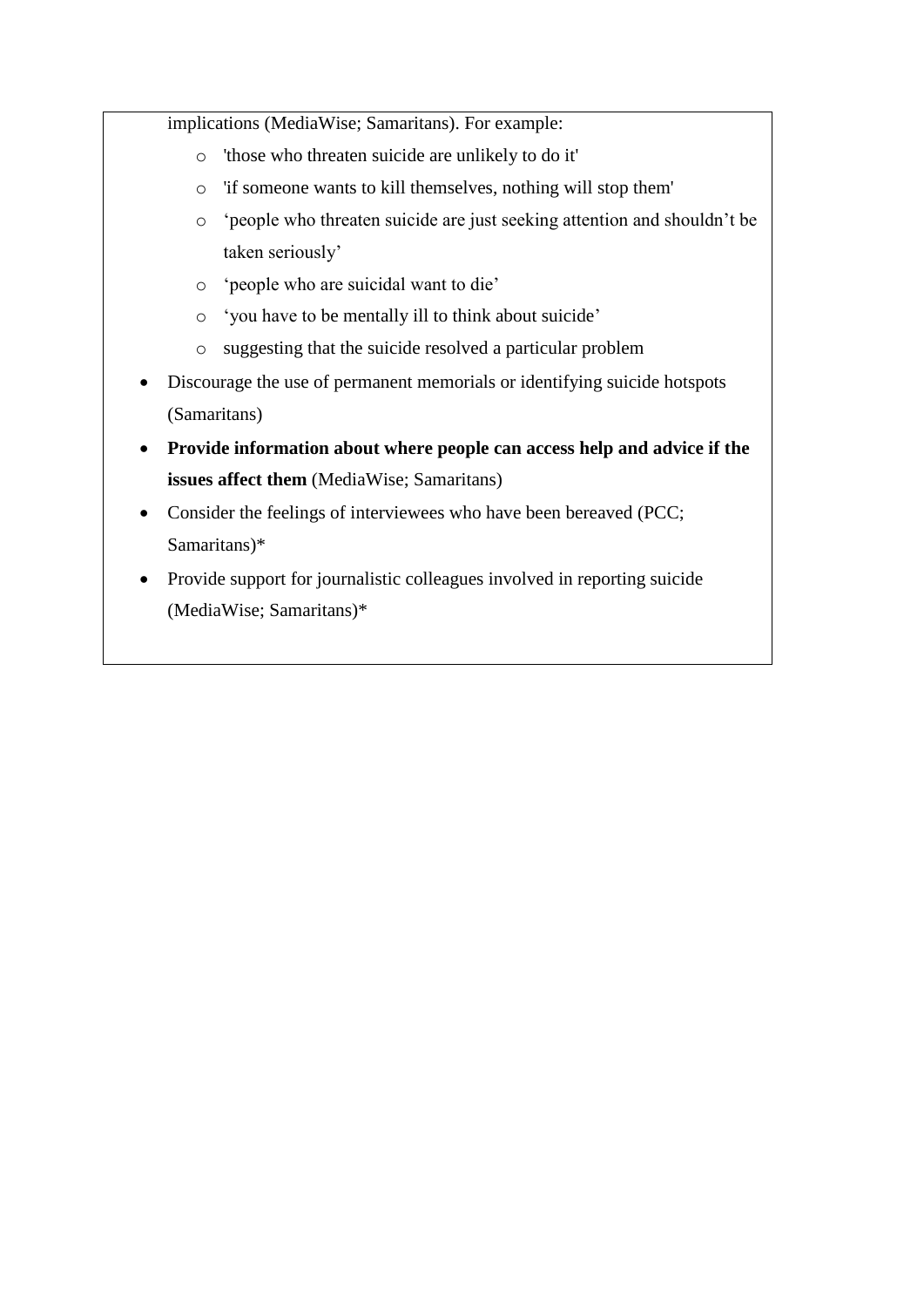| <b>Artist</b>           | <b>Kirchner</b> | <b>Rothko</b>  | Gorky          | Van Gogh     | <b>Total</b> |
|-------------------------|-----------------|----------------|----------------|--------------|--------------|
| <b>Total number</b>     | 15              | 16             | 10             | 26           | 67           |
| <b>of</b>               |                 |                |                |              |              |
| articles                |                 |                |                |              |              |
| included                |                 |                |                |              |              |
| Inappropriate           | $\overline{2}$  | 6              | $\mathbf{1}$   | 5            | $14(21\%)$   |
| language                |                 |                |                |              |              |
| <b>Explicit detail</b>  | $\overline{0}$  | $\overline{7}$ | 5              | 13           | 25(37%)      |
|                         |                 |                |                |              |              |
| <b>Simplistic</b>       | $\overline{4}$  | $\overline{0}$ | $\overline{0}$ | $\mathbf{1}$ | 5(8%)        |
| explanation for         |                 |                |                |              |              |
| suicide                 |                 |                |                |              |              |
| Romanticisation         | 5               | 6              | $\overline{0}$ | 6            | 17(25%)      |
| of the suicide          |                 |                |                |              |              |
| <b>Omission of</b>      | 15              | 16             | 10             | 26           | $67(100\%)$  |
| sources of              |                 |                |                |              |              |
| support                 |                 |                |                |              |              |
| <b>Transgressed any</b> | 15              | 16             | 10             | 26           | $67(100\%)$  |
| of the 5 relevant       |                 |                |                |              |              |
| guidelines              |                 |                |                |              |              |
| <b>Transgressed any</b> | 11              | 12             | 5              | 17           | 45(67%)      |
| guidelines apart        |                 |                |                |              |              |
| from omission of        |                 |                |                |              |              |
| sources of              |                 |                |                |              |              |
| support                 |                 |                |                |              |              |

**Table 1 - Table showing frequency of articles transgressing media guidelines**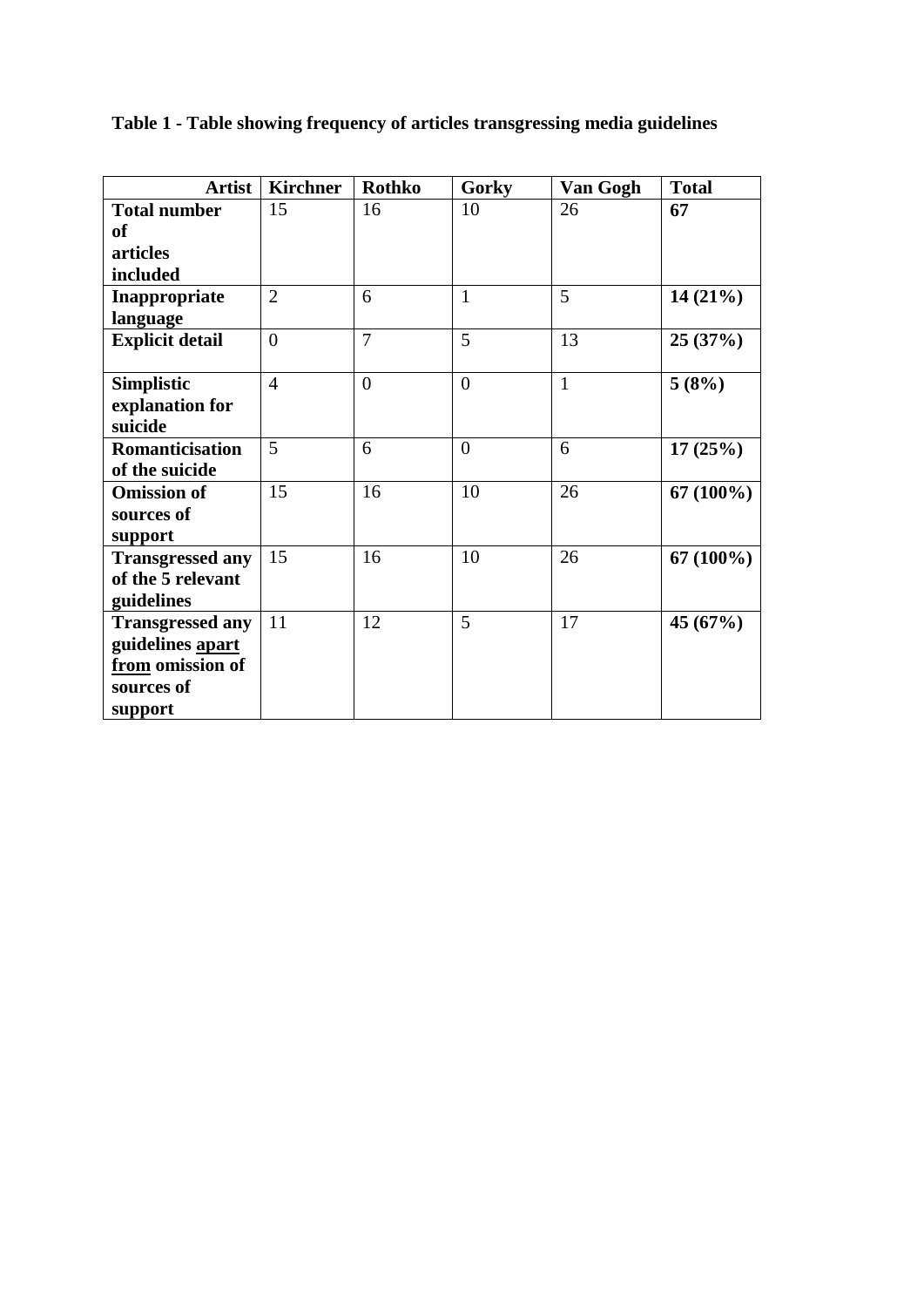# **Box 2: Examples of extracts from articles breaching media guidelines**

# **Examples of articles using inappropriate language** (language transgressions in bold)

#### **Gorky**:

"after trying to hang himself from various trees, (Gorky) **successfully committed suicide** in 1948" Waldemar Januszczak 14 February 2010 A slow meander with a modern master *The Sunday Times*

# **Vincent Van Gogh:**

"(Van Gogh) went mad, cut off his ear and **committed suicide**…. Van Gogh, of course, **committed suicide** a year after being hounded out of Arles" Waldemar Januszczak 24 January 2010 Louder than words *The Sunday Times*

# **Examples of articles containing explicit content**

# **Mark Rothko:**

"He had swallowed a massive dose of barbiturates, apparently, and slicing deep into his inner arm at the elbow had taken his own life". Rachel Campbell-Johnston 24 September 2008 Doorways into the darkness *The Times*

# **Arshile Gorky**:

"Gorky's body was found a week later, hanging in a shed near the house. On a beam he had written "Goodbye my loveds"". Mark Hudson 10 January 2010 Armenian Rhapsodies *The Sunday Times*

## **Examples of articles providing simplistic explanations of suicide**

## **Ernst Ludwig Kirchner:**

"Kirchner shot himself in 1938 when he was included in the Nazi's infamous touring show of "degenerate art". Having helped reinvent German art alongside other expressionist stars … he was devastated that he was being disowned, and destroyed the work in his studio before turning his gun on himself". Fiachra Gibbons 25 June 2003 Genius recognised: RA showcases art of Nazi victim Kirchner *Guardian*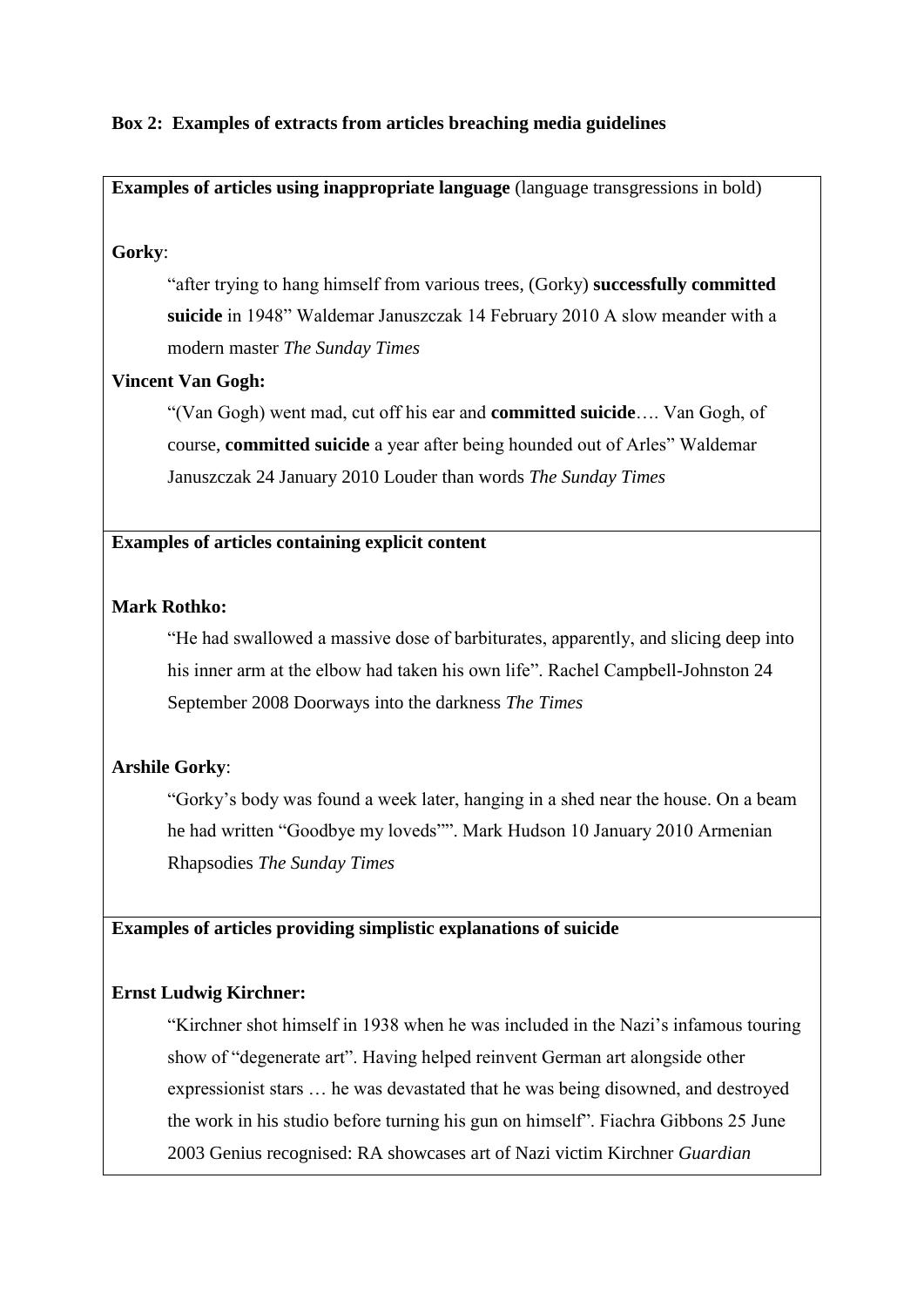# **Vincent Van Gogh:**

"There is... the remarkable still life that, new research by the author Martin Bailey suggests, may bear the reason for Van Gogh's suicide. … Bailey argues that the letter in the painting contained news of (his brother's) engagement and perhaps led to Vincent's panic that his allowance would no longer be forthcoming. It's one theory". Rachel Campbell-Johnston 19 January 2010 Lending an ear to Vincent *The Times*

# **Examples of articles that romanticised the suicide**

## **Ernst Ludwig Kirchner**

"Kirchner lived the sort of life we secretly believe a real expressionist should live. Early success in Dresden was followed by the neglect of critics and patrons after his move to Berlin in 1911. A long exile in Switzerland ended with his suicide at the age of 58 in 1938." Richard Dorment 9 July 2003 Expressions of pleasure. *Daily Telegraph*

## **Mark Rothko:**

"Rothko's problem…is the dark myth that he allowed to emerge around him while he was alive… This…story line presents him as the Melancholy Martyr of Modernism. His suicide topped it all off splendidly." Waldemar Januszczak 28 September 2008 Mark Rothko in a whole new light *The Sunday Times*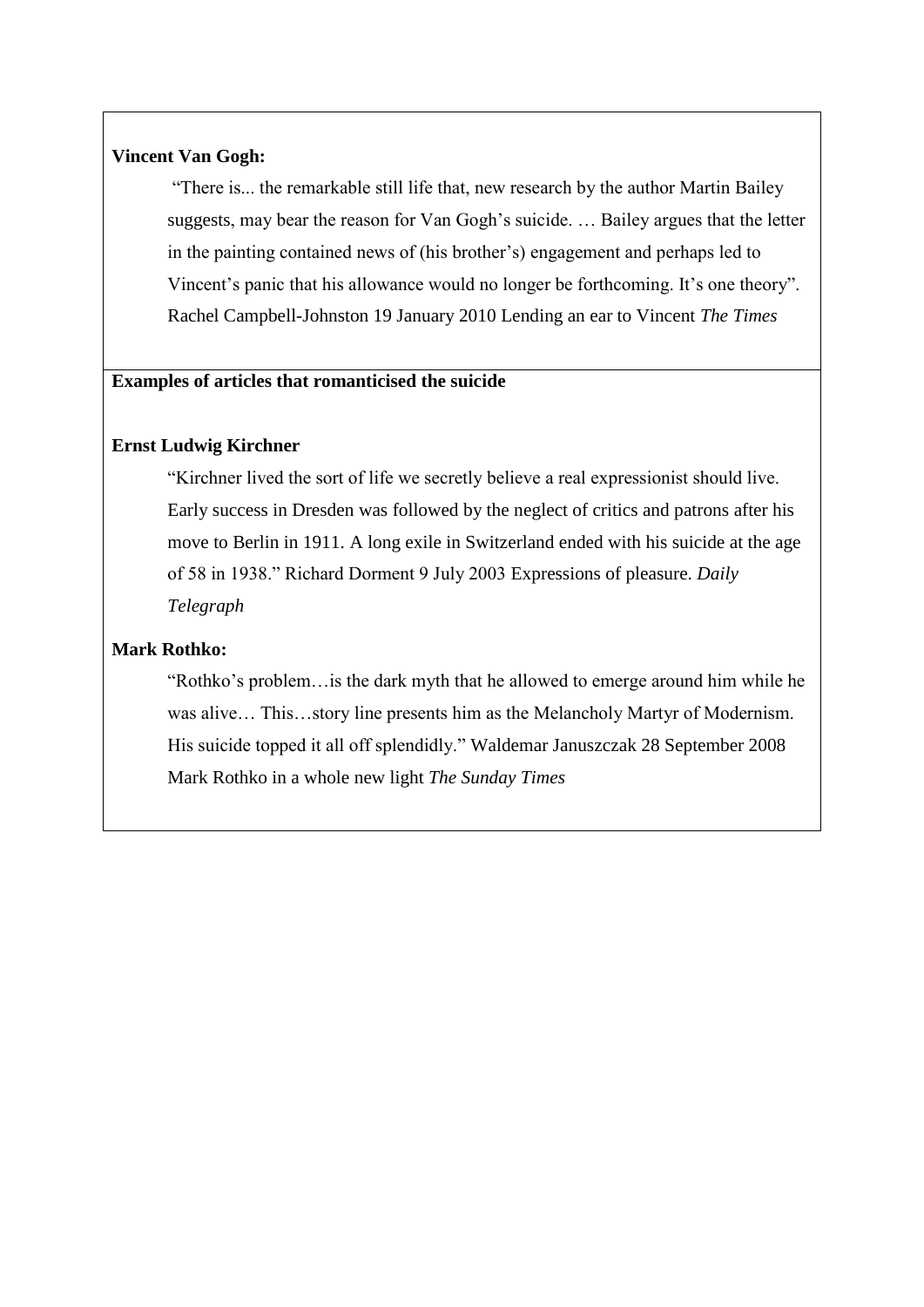**Table 2 Table showing frequency of articles adhering to media guidelines**

| <b>Artist</b>       | <b>Kirchner</b> | <b>Rothko</b>  | Gorky          | Van Gogh       | <b>Total</b> |
|---------------------|-----------------|----------------|----------------|----------------|--------------|
| <b>Total number</b> | 15              | 16             | 10             | 26             | 67           |
| <sub>of</sub>       |                 |                |                |                |              |
| articles            |                 |                |                |                |              |
| included            |                 |                |                |                |              |
| <b>Number of</b>    | $\overline{4}$  | $\overline{4}$ | 5              | 9              | 22(33%)      |
| articles showing    |                 |                |                |                |              |
| no transgression    |                 |                |                |                |              |
| of media            |                 |                |                |                |              |
| guidelines apart    |                 |                |                |                |              |
| from omission of    |                 |                |                |                |              |
| information on      |                 |                |                |                |              |
| sources of help     |                 |                |                |                |              |
| <b>Number of</b>    | 9               | 3              | 5              | 5              | 22(33%)      |
| articles            |                 |                |                |                |              |
| considering         |                 |                |                |                |              |
| multiple stressors  |                 |                |                |                |              |
| prior to suicide    |                 |                |                |                |              |
| <b>Number of</b>    | 3               | $\overline{0}$ | $\overline{2}$ | $\overline{2}$ | $7(10\%)$    |
| articles which      |                 |                |                |                |              |
| considered          |                 |                |                |                |              |
| multiple stressors  |                 |                |                |                |              |
| and did not         |                 |                |                |                |              |
| transgress any      |                 |                |                |                |              |
| media guidelines    |                 |                |                |                |              |
| apart from          |                 |                |                |                |              |
| omission of         |                 |                |                |                |              |
| information on      |                 |                |                |                |              |
| sources of          |                 |                |                |                |              |
| support             |                 |                |                |                |              |